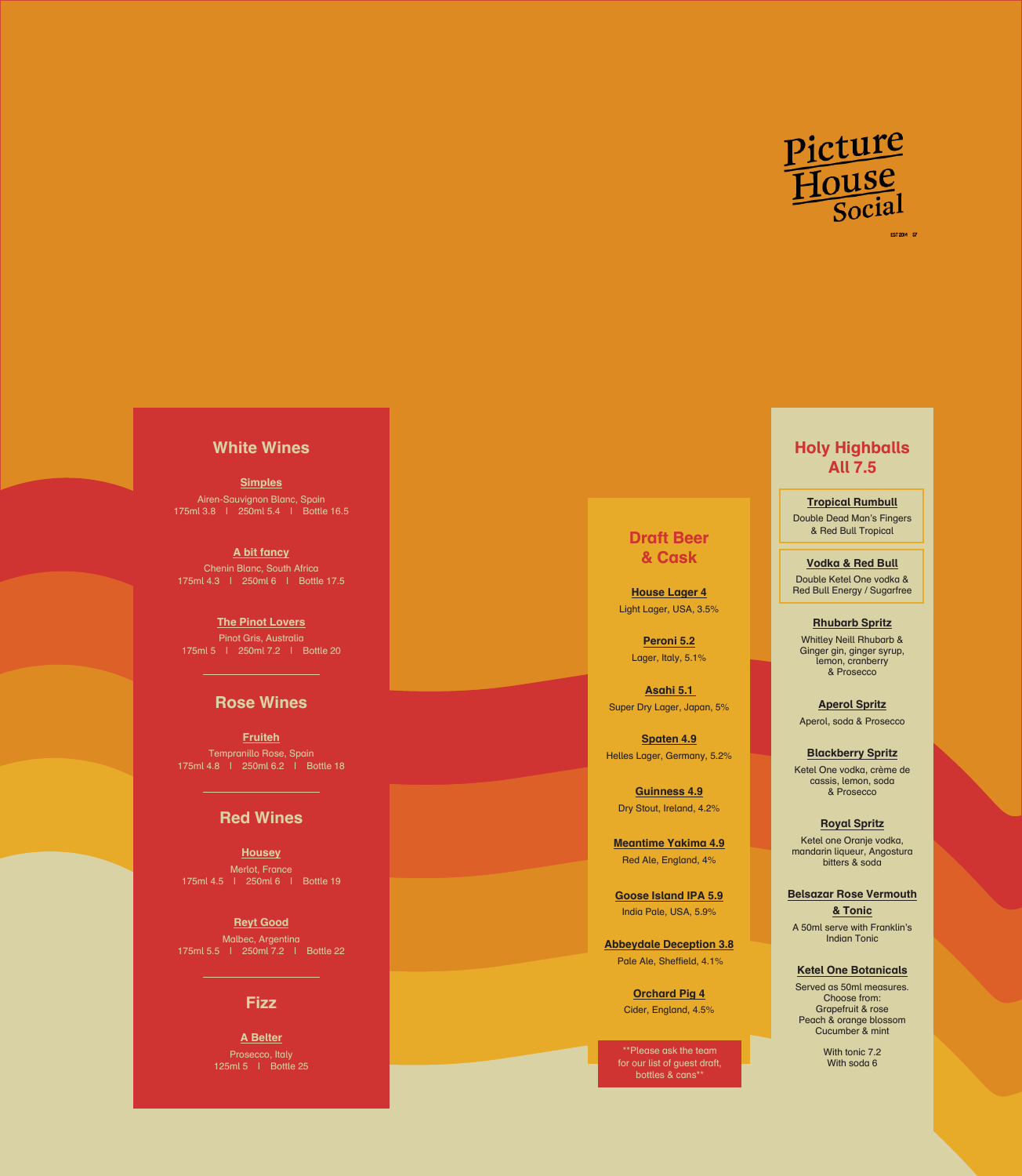We enjoy making classic cocktails so much we've decided to batch and bottle our own in our non-existent lab. A secret twist on some of our favourites, swig it like a hip flask or pour out and ask for a lavish garnish.



Koko 'Kanu' coconut rum, Briotett banane Midori & pineapple



Appleton white, Briotett banane, Wray & Nephews & pineapple



Ketel One Vodka, Briotett frais de bois & blood orange



Koko 'Kanu' coconut rum, coconut, almond milk & salted pineapple



Tapatio Blanco Tequila, Briotett Blue Curacao, Pineapple



Bulleit Bourbon, bitters & brown sugar



Tanqueray Gin, Campari & Belsazar Red



Cîroc French Vanilla Vodka, Briotett rhubarbe, vanilla & apple

**All**<br>7.5



Cocktails

Cocktails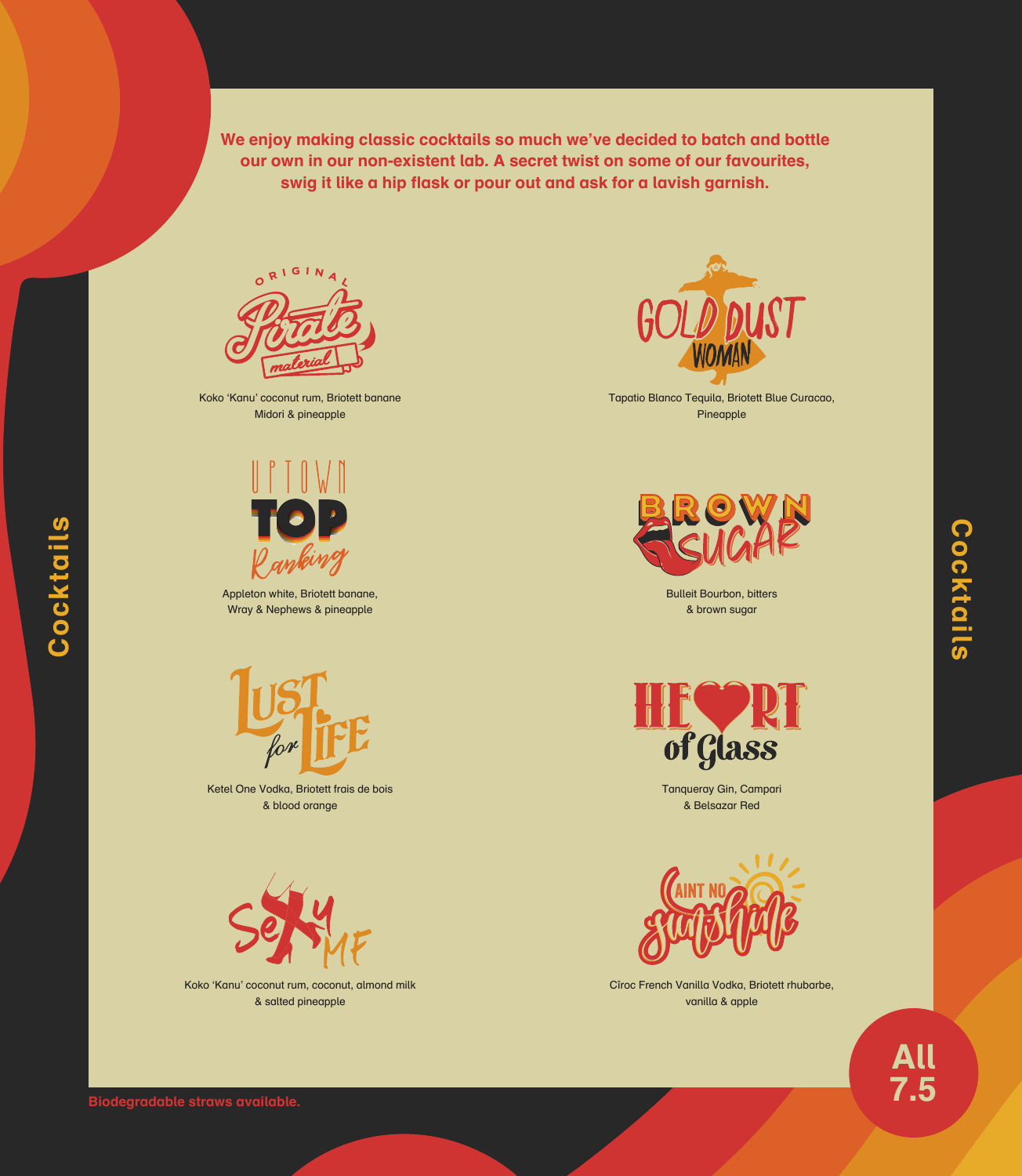# Games

Our games room has three tournament standard ping pong tables. Please hand in your bank card at the bar in exchange for your bats and balls.

When you've finished, return the equipment to the bar and settle up. It costs £5 per hour.

We also have a number of vintage arcade games for 20p a game. Table football also available at 50p a game.

# Private Hire

For enquiries please drop us a line at:

bookings@rockinghamgroup.co.uk

We have everything you need to make your event amazing, including private use of the games room and our cinema. Get in touch to talk about bespoke food and drink packages.